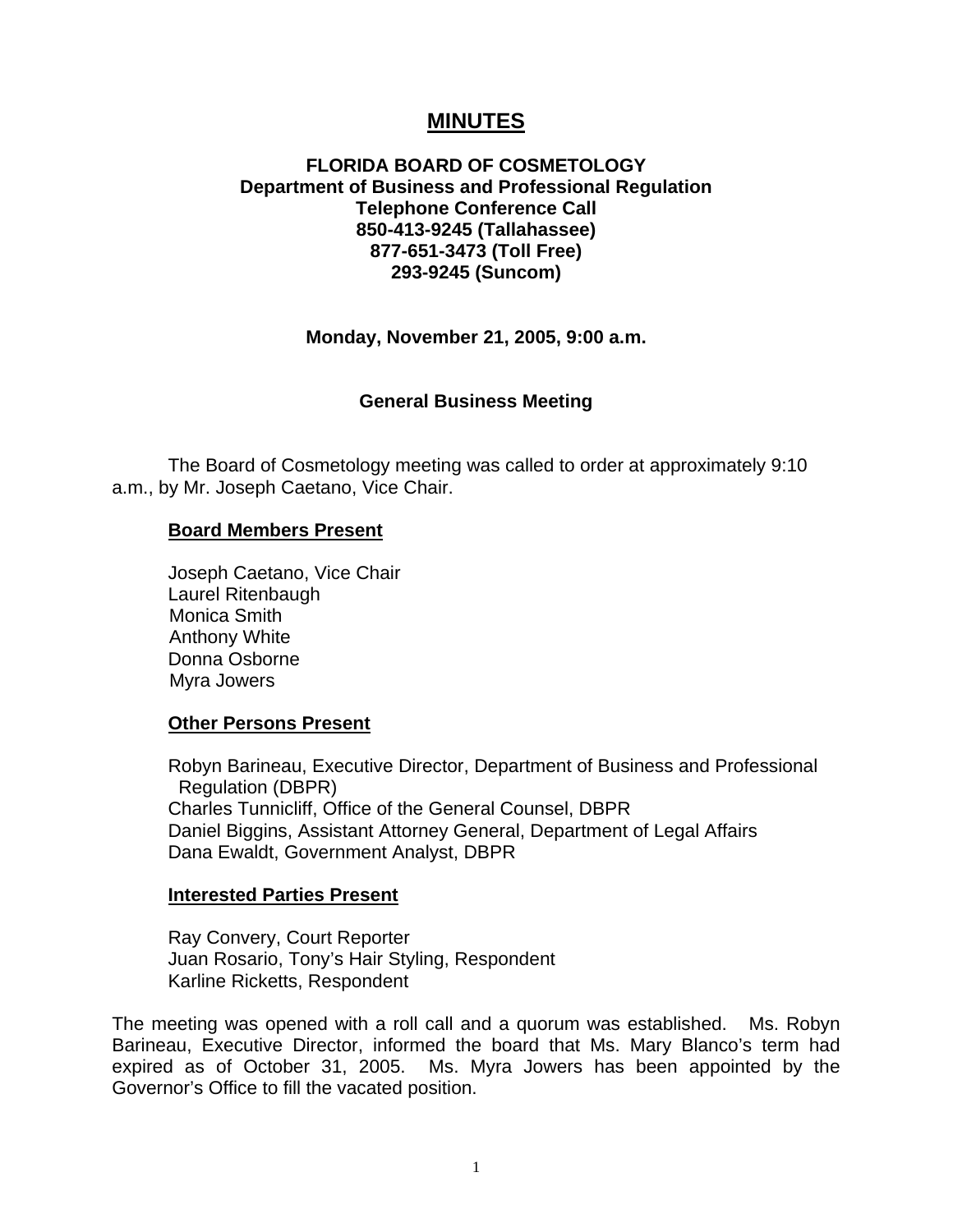### **Disciplinary Matters**

#### **Proposed Recommended Order**

Regarding Case No. 2004-048636 against Mr. Juan Rosario, d/b/a Tony's Hair Styling of Orlando, Mr. Charles Tunnicliff, Assistant General Counsel, presented the department's case in the matter and suggested assessing a fine of \$2,000 plus administrative costs of \$2,014.79 in line with the Administrative Law Judge's Proposed Recommended Order. Mr. Rosario was present on the telephone conference call. After discussion, it was determined that exceptions provided by Mr. Rosario were not included in the agenda. Mr. Rosario agreed to a continuance of this matter to allow for his exceptions to be included in the board meeting materials. Mr. Tunnicliff noted that Mr. Rosario's exceptions were not timely filed. Mrs. Laura Brown made a motion to continue this matter until the next in-person Board of Cosmetology meeting in Tampa, Florida, on Sunday, January 22, 2006. Ms. Osborne seconded the motion. Ms. Monica Smith voted in favor of the motion. Vice Chair Joseph Caetano voted in favor of the motion. Ms. Laurel Ritenbaugh voted in favor of the motion. Mr. Anthony White voted in favor.

Regarding Case No. 2003-085951 against Ms. Karline Ricketts of West Palm Beach, Mr. Tunnicliff presented the department's case in the matter and suggested assessing a fine of \$1,600 in line with the Administrative Law Judge's Proposed Recommended Order. Ms. Ricketts was present on the telephone conference call. After discussion, Mrs. Brown moved that the Proposed Recommended Order be accepted by the board. Ms. Osborne seconded the motion. Vice Chair Caetano voted in favor of the motion. Ms. Smith voted in favor of the motion. Ms. Laurel Ritenbaugh voted in favor of the motion. Mr. Anthony voted in favor of the motion. Ms. Ritenbaugh made a motion for consideration of a 6-month payment plan with the first payment of \$266.67 being due within 30 days of the final order. Mrs. Brown seconded the motion for a payment plan. Ms. Smith voted in favor of the motion. Vice Chair Caetano voted in favor of the motion. Ms. Osborne voted in favor of the motion. Ms. White voted in favor of the motion.

 Mr. Tunnicliff addressed the board regarding a previously heard Recommended Order case numbers 2004-006831 and 2004-006841 against Respondent Mr. Mark Slayden of Coral Springs. Mr. Slayden has contacted Mr. Tunnicliff stating that he was unaware of the proceedings and the Recommended Order from the Division of Administrative Hearings. Correspondence pertaining to the Recommended Order was forwarded certified mail to Mr. Slayden to his address of record. Mr. Slayden has notified Mr. Tunnicliff that he no longer receives mail at that address and the forwarding notice has expired with the postal service. Mr. Tunnicliff asked the board to vacate the previously issued Final Order issued against Mr. Slayden in case numbers 2004- 006831 and 2004-006841 since the facts suggest the Respondent was not provided adequate due process. This recommendation will be brought back to the board for consideration at a later date. Ms. Osborne made a motion to vacate the Final Order in case numbers 2004-006831 and 2004-006841. Ms. Monica Smith seconded the motion. Mrs. Brown voted in favor of the motion. Ms. Ritenbaugh voted in favor of the motion. Vice Chair Caetano voted in favor of the motion. Mr. White voted in favor of